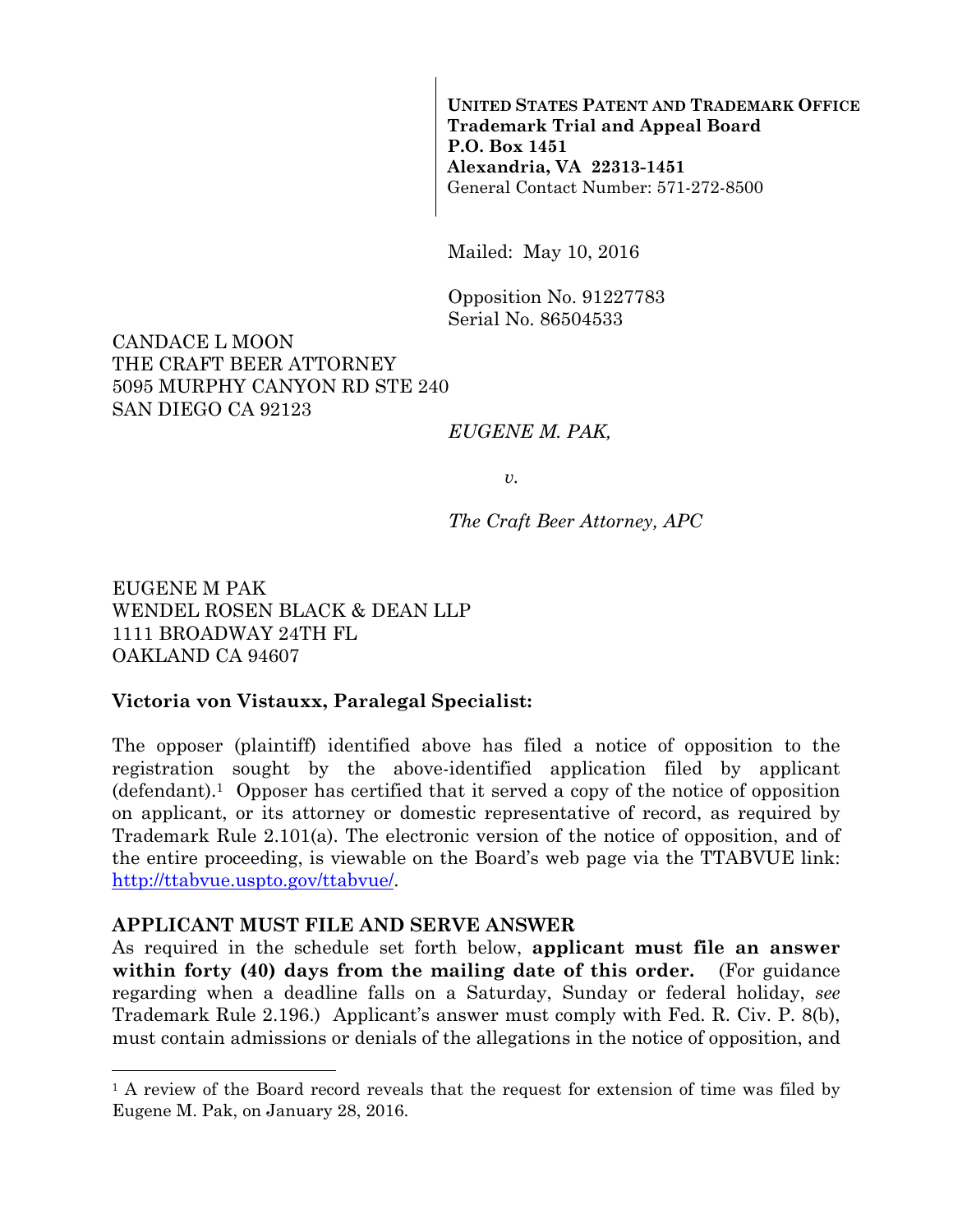may include available defenses and counterclaims. For guidance regarding the form and content of an answer, *see* Trademark Rule 2.106(b), and TBMP §§ 311.01 and 311.02. Failure to file a timely answer may result in entry of default judgment and the abandonment of the application.

## **SERVICE OF ANSWER AND OF ALL FILINGS**

The answer, and **all** other filings in this proceeding, **must** be served in a manner specified in Trademark Rule 2.119(b), and **must** include proof of service. For guidance regarding the service and signing of all filings, *see* TBMP §§ 113-113.04. As noted in TBMP § 113.03, proof of service should be in the following certificate of service form:

*I hereby certify that a true and complete copy of the foregoing (insert title of submission) has been served on (insert name of opposing counsel or party) by mailing said copy on (insert date of mailing), via First Class Mail, postage prepaid (or insert other appropriate method of delivery) to: (set out name and address of opposing counsel or party).* 

*Signature\_\_\_\_\_\_\_\_\_\_\_\_\_\_\_\_\_\_\_\_\_\_\_\_\_\_ Date\_\_\_\_\_\_\_\_\_\_\_\_\_\_\_\_\_\_\_\_\_\_\_\_\_\_\_\_\_\_\_* 

The parties may agree to forward service copies by electronic transmission, *e.g*., email. *See* Trademark Rule 2.119(b)(6) and TBMP §113.04. Pursuant to Trademark Rule 2.119(c), however, five additional days are afforded only to actions taken in response to papers served by first-class mail, "Express Mail," or overnight courier, not by electronic transmission.

# **LEGAL RESOURCES AVAILABLE AT WEB PAGE**

Proceedings will be conducted in accordance with the Trademark Rules of Practice, set forth in Title 37, part 2, of the Code of Federal Regulations.These rules, as well as amendments thereto, the Manual of Procedure (TBMP), information on Accelerated Case Resolution (ACR) and Alternative Dispute Resolution (ADR), and many Frequently Asked Questions, are available on the Board's web page, at: http://www.uspto.gov/trademarks/process/appeal/index.jsp. For a general description of Board proceedings, *see* TBMP §102.03.

# **FILING PAPERS ONLINE**

The link to the Board's electronic filing system, ESTTA (Electronic System for Trademark Trials and Appeals), is at the Board's web page, at:

http://estta.uspto.gov/. The Board **strongly encourages parties to use ESTTA** for all filings. ESTTA provides various electronic filing forms; some may be used as is, and others may require attachments. For technical difficulties with ESTTA, parties may call 571-272-8500. Due to potential technical issues, parties should not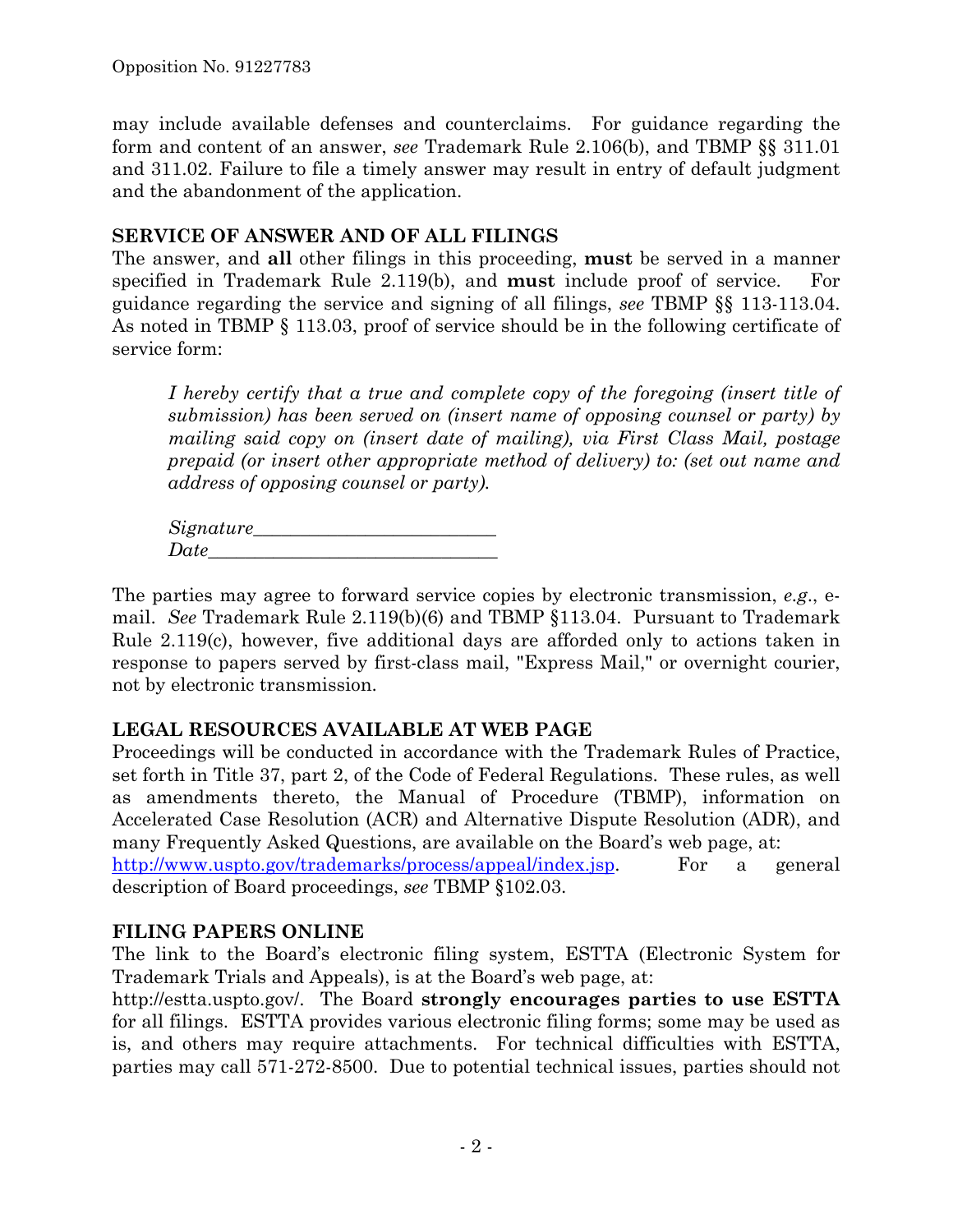wait until the last date of a deadline for filing papers. The Board may decline to consider any untimely filing.

## **OPPOSER'S OBLIGATION IF SERVICE IS INEFFECTIVE**

If a service copy of the notice of opposition is returned to opposer as undeliverable or opposer otherwise becomes aware that service has been ineffective, opposer must notify the Board in writing within ten (10) days of the date on which opposer learns that service has been ineffective. Notification to the Board may be provided by any means available for filing papers with the Board, but preferably should be provided **by written notice filed through ESTTA**. For guidance regarding notice of ineffective service, *see* Trademark Rule 2.101(b) and TBMP § 309.02(c)(1).

While opposer is under no obligation to search for current correspondence address information for, or investigate the whereabouts of, any applicant opposer is unable to serve, if opposer knows of any new address information for the applicant, opposer must report the address to the Board. If an opposer notifies the Board that a service copy sent to an applicant was returned or not delivered, including any case in which the notification includes a new address for the applicant discovered by or reported to opposer, the Board will give notice under Trademark Rule 2.118.

## **FORMAT FOR ALL FILINGS**

Trademark Rule 2.126 sets forth the required form and format for all filings. The Board may **decline to consider** any filing that does not comply with this rule, including, but not limited to motions, briefs, exhibits and deposition transcripts.

## **CONFERENCE, DISCOVERY, DISCLOSURE AND TRIAL SCHEDULE**

| Time to Answer                          | 6/19/2016  |
|-----------------------------------------|------------|
| Deadline for Discovery Conference       | 7/19/2016  |
| Discovery Opens                         | 7/19/2016  |
| Initial Disclosures Due                 | 8/18/2016  |
| <b>Expert Disclosures Due</b>           | 12/16/2016 |
| Discovery Closes                        | 1/15/2017  |
| <b>Plaintiff's Pretrial Disclosures</b> | 3/1/2017   |
| Plaintiff's 30-day Trial Period Ends    | 4/15/2017  |
| Defendant's Pretrial Disclosures        | 4/30/2017  |
| Defendant's 30-day Trial Period Ends    | 6/14/2017  |
| Plaintiff's Rebuttal Disclosures        | 6/29/2017  |
| Plaintiff's 15-day Rebuttal Period Ends | 7/29/2017  |

## **PARTIES ARE REQUIRED TO HOLD DISCOVERY CONFERENCE**

As noted in the schedule above, the parties are required to schedule and to participate with each other in a discovery conference by the deadline in the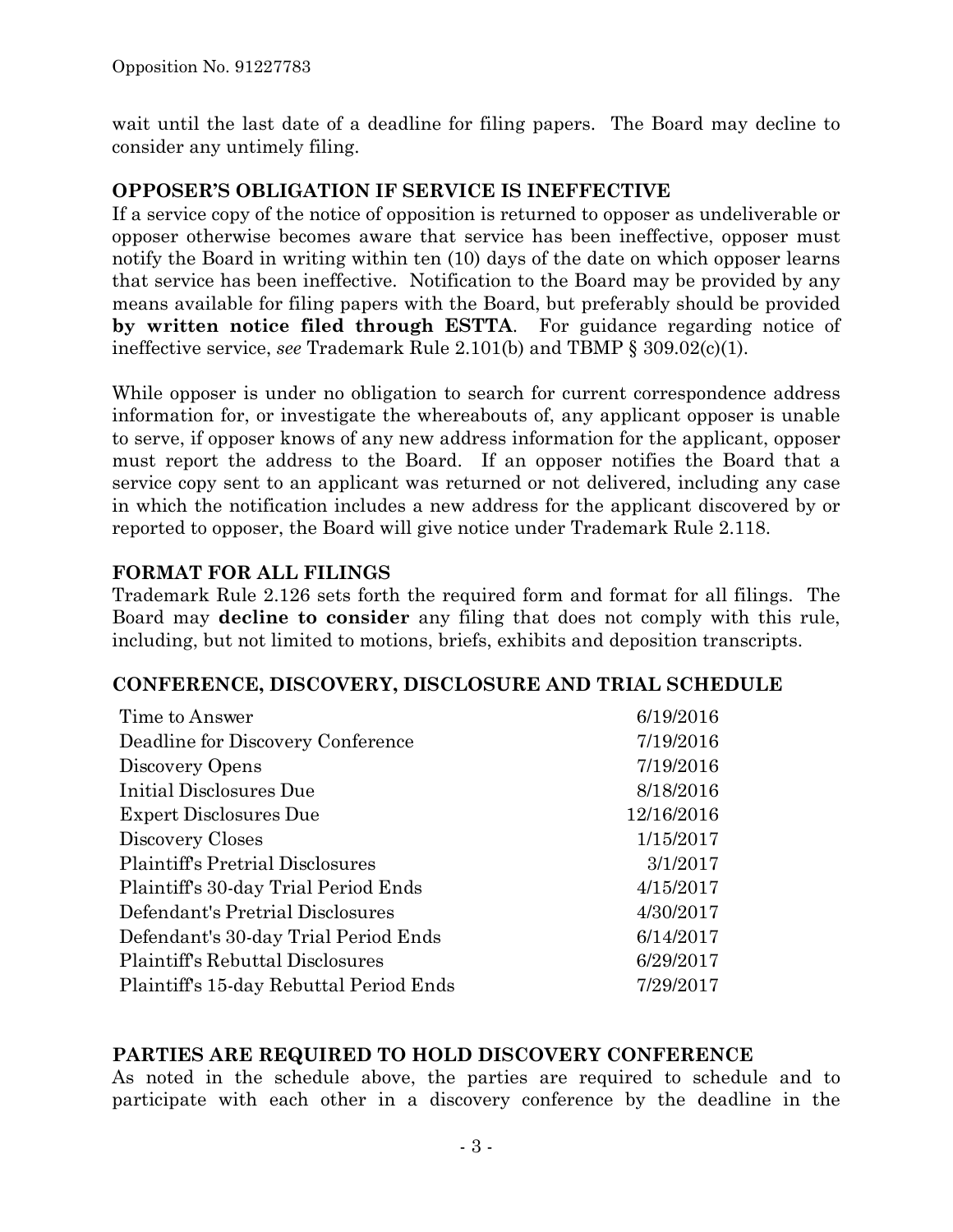schedule. For guidance, *see* Fed. R. Civ. P. 26(f), Trademark Rule 2.120(a)(2), and TBMP § 401.01. In the conference, the parties are required to discuss (1) the nature of and basis for their respective claims and defenses, (2) the possibility of settling or at least narrowing the scope of claims or defenses, and (3) arrangements for disclosures, discovery and introduction of evidence at trial, if the parties are unable to settle at this time.

Discussion of amendments of otherwise prescribed procedures can include limitations on disclosures and/or discovery, willingness to stipulate to facts, and willingness to stipulate to more efficient options for introducing at trial information or materials obtained through disclosures or discovery.

The parties must hold the conference in person, by telephone, or by any means on which they agree. A Board interlocutory attorney or administrative trademark judge will participate in the conference, upon request of any party, provided that such request is made no later than ten (10) days prior to the conference deadline. *See* Trademark Rule 2.120(a)(2). A request for Board participation must be made either through an ESTTA filing, or by telephone call to the assigned interlocutory attorney whose name is on the TTABVUE record for this proceeding. A party should request Board participation only after the parties have agreed on possible dates and times for the conference. A conference with the participation of a Board attorney will be by telephone, and the parties shall place the call at the agreed date and time, in the absence of other arrangements made with the Board attorney.

# **PROTECTIVE ORDER FOR CONFIDENTIAL INFORMATION**

The Board's Standard Protective Order is applicable, and is available at: http://www.uspto.gov/trademarks/process/appeal/guidelines/stndagmnt.jsp. During their conference, the parties should discuss whether they agree to supplement or amend the standard order, or substitute a protective agreement of their choosing, subject to approval by the Board. *See* Trademark Rule 2.116(g) and TBMP § 412. The standard order does not automatically protect a party's confidential information and its provisions for the designation of confidential information must be utilized as needed by the parties.

## **ACCELERATED CASE RESOLUTION**

During their conference, the parties should discuss whether they wish to seek mediation or arbitration, and whether they can stipulate to follow the Board's Accelerated Case Resolution (ACR) process for a more efficient and economical means of obtaining the Board's determination of the proceeding. For guidance regarding ACR, *see* TBMP § 528. Detailed information on ACR, and examples of ACR cases and suggestions, are available at the Board's webpage, at: http://www.uspto.gov/trademarks/process/appeal/index.jsp.